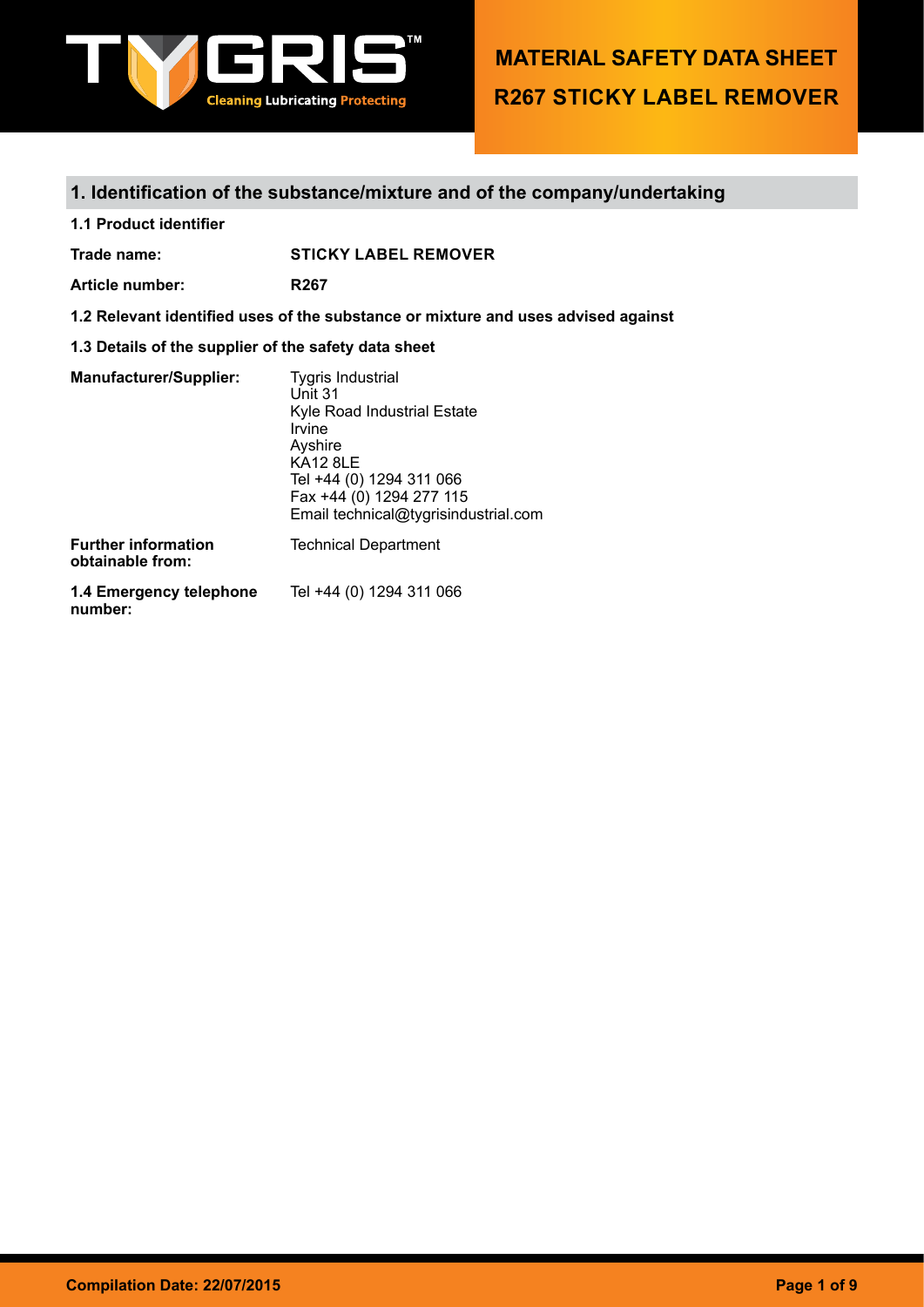

## **2. Hazards identification**

## **2.1. Classification of the substance or mixture**

**Classification (EC** 

Physical and Chemical Hazards Flam. Aerosol 1: H222;<br>Human health **Flame Communish** Skin Irrit. 2 - H315: Eve

Skin Irrit. 2 - H315; Eye Irrit. 2 - H319; STOT SE 3 - H336 Environment Aquatic Chronic 2 - H411

**Classification (1999/45/EEC)** Xi;R36/38. F+;R12. N;R51/53. R67.

The Full Text for all R-Phrases and Hazard Statements are Displayed in Section 16.

#### **2.2. Label elements**

| <b>Label In Accordance With</b><br>(EC) No. 1272/2008   |                                                                                                                                                                                                                                                                                                                                                                                                                                                                                                                                                                                                                                                                                                                                                                                                                 |
|---------------------------------------------------------|-----------------------------------------------------------------------------------------------------------------------------------------------------------------------------------------------------------------------------------------------------------------------------------------------------------------------------------------------------------------------------------------------------------------------------------------------------------------------------------------------------------------------------------------------------------------------------------------------------------------------------------------------------------------------------------------------------------------------------------------------------------------------------------------------------------------|
| <b>Signal Word</b>                                      | Danger                                                                                                                                                                                                                                                                                                                                                                                                                                                                                                                                                                                                                                                                                                                                                                                                          |
| <b>Hazard Statements</b>                                | H222 Extremely flammable aerosol.<br>H315 Causes skin irritation.<br>H319 Causes serious eye irritation.<br>H336 May cause drowsiness or dizziness.<br>H411 Toxic to aquatic life with long lasting effects.                                                                                                                                                                                                                                                                                                                                                                                                                                                                                                                                                                                                    |
| <b>Precautionary Statements</b>                         | P102 Keep out of reach of children.<br>P210 Keep away from heat/sparks/open flames/hot surfaces. - No smoking.<br>P261 Avoid breathing vapour/spray.<br>P280 Wear protective gloves.<br>P305+351+338 IF IN EYES: Rinse cautiously with water for several minutes.<br>Remove contact lenses, if present and easy to do. Continue rinsing.<br>P337+313 If eye irritation persists: Get medical advice/attention.<br>P501 Dispose of contents/container in accordance with local regulations.                                                                                                                                                                                                                                                                                                                      |
| <b>Supplementary</b><br><b>Precautionary Statements</b> | P211 Do not spray on an open flame or other ignition source.<br>P251 Pressurized container: Do not pierce or burn, even after use.<br>P271 Use only outdoors or in a well-ventilated area.<br>P264 Wash contaminated skin thoroughly after handling.<br>P302+352 IF ON SKIN: Wash with plenty of soap and water.<br>P304+340 IF INHALED: Remove victim to fresh air and keep at rest in a position<br>comfortable for breathing.<br>P312 Call a POISON CENTER or doctor/physician if you feel unwell.<br>P332+313 If skin irritation occurs: Get medical advice/attention.<br>P362 Take off contaminated clothing and wash before reuse.<br>P403+233 Store in a well-ventilated place. Keep container tightly closed.<br>P410+412 Protect from sunlight. Do not expose to temperatures exceeding<br>50°C/122°F. |

**2.3. Other hazards**

**PBT:**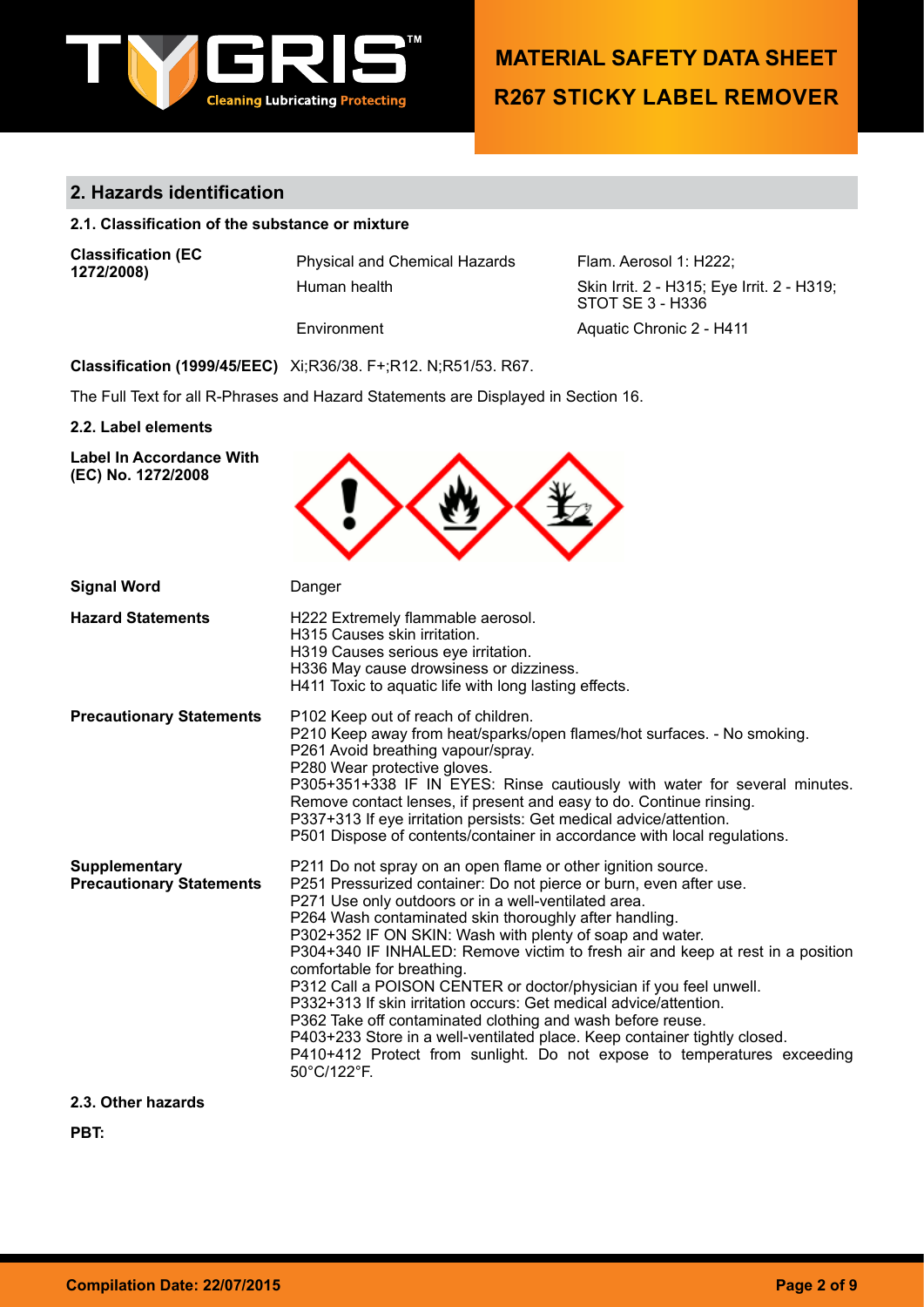

## **3. Composition/information on ingredients**

## **3.2. Mixtures**

| <b>BUTANE</b>                                                                                                                                                    | $5 - 10%$                                                                         |
|------------------------------------------------------------------------------------------------------------------------------------------------------------------|-----------------------------------------------------------------------------------|
| Index No.                                                                                                                                                        | <b>REACH Registration No.</b>                                                     |
| CAS-No.: 106-97-8                                                                                                                                                | EINECS: 203-448-7                                                                 |
| Classification (EC 1272/2008)<br>Flam. Gas 1 - H220                                                                                                              | Classification (67/548/EEC)<br>$F+;R12$                                           |
| <b>ISOBUTANE</b>                                                                                                                                                 | $1 - 5%$                                                                          |
| Index No.                                                                                                                                                        | <b>REACH Registration No.</b>                                                     |
| CAS-No.: 75-28-5                                                                                                                                                 | EINECS: 200-857-2                                                                 |
| Classification (EC 1272/2008)<br>Flam. Gas 1 - H220                                                                                                              | Classification (67/548/EEC)<br>$F+$ ;R12                                          |
| NAPHTHA (PETROLEUM), HYDROTREATED LIGHT                                                                                                                          | 30-60%                                                                            |
| Index No.                                                                                                                                                        | Registration Number: 01-2119475514-35-xxxx                                        |
| CAS-No.: 64742-49-0                                                                                                                                              | EC No.: 921-024-6                                                                 |
| Classification (EC 1272/2008)<br>Flam. Liq. 2 - H225<br><b>Skin Irrit. 2 - H315</b><br><b>STOT SE 3 - H336</b><br>Asp. Tox. 1 - H304<br>Aquatic Chronic 2 - H411 | Classification (67/548/EEC)<br>Xn; R65.<br>Xi:R38.<br>F:R11.<br>N;R51/53.<br>R67. |
| PROPAN-2-OL                                                                                                                                                      | 30-60%                                                                            |
| Index No.                                                                                                                                                        | REACH Registration No.                                                            |
| CAS-No.: 67-63-0                                                                                                                                                 | EINECS: 200-661-7                                                                 |
| Classification (EC 1272/2008)<br>Flam. Liq. 2 - H225<br>Eye Irrit. 2 - H319<br>STOT SE 3 - H336                                                                  | Classification (67/548/EEC)<br>F:R11<br>Xi:R36<br><b>R67</b>                      |
| <b>PROPANE</b>                                                                                                                                                   | 10-30%                                                                            |
| Index No.                                                                                                                                                        | <b>REACH Registration No.</b>                                                     |
| CAS-No.: 74-98-6                                                                                                                                                 | EINECS: 200-827-9                                                                 |
| Classification (EC 1272/2008)<br>Flam. Gas 1 - H220                                                                                                              | Classification (67/548/EEC)<br>$F^+$ ;R12                                         |

The Full Text for all R-Phrases and Hazard Statements are Displayed in Section 16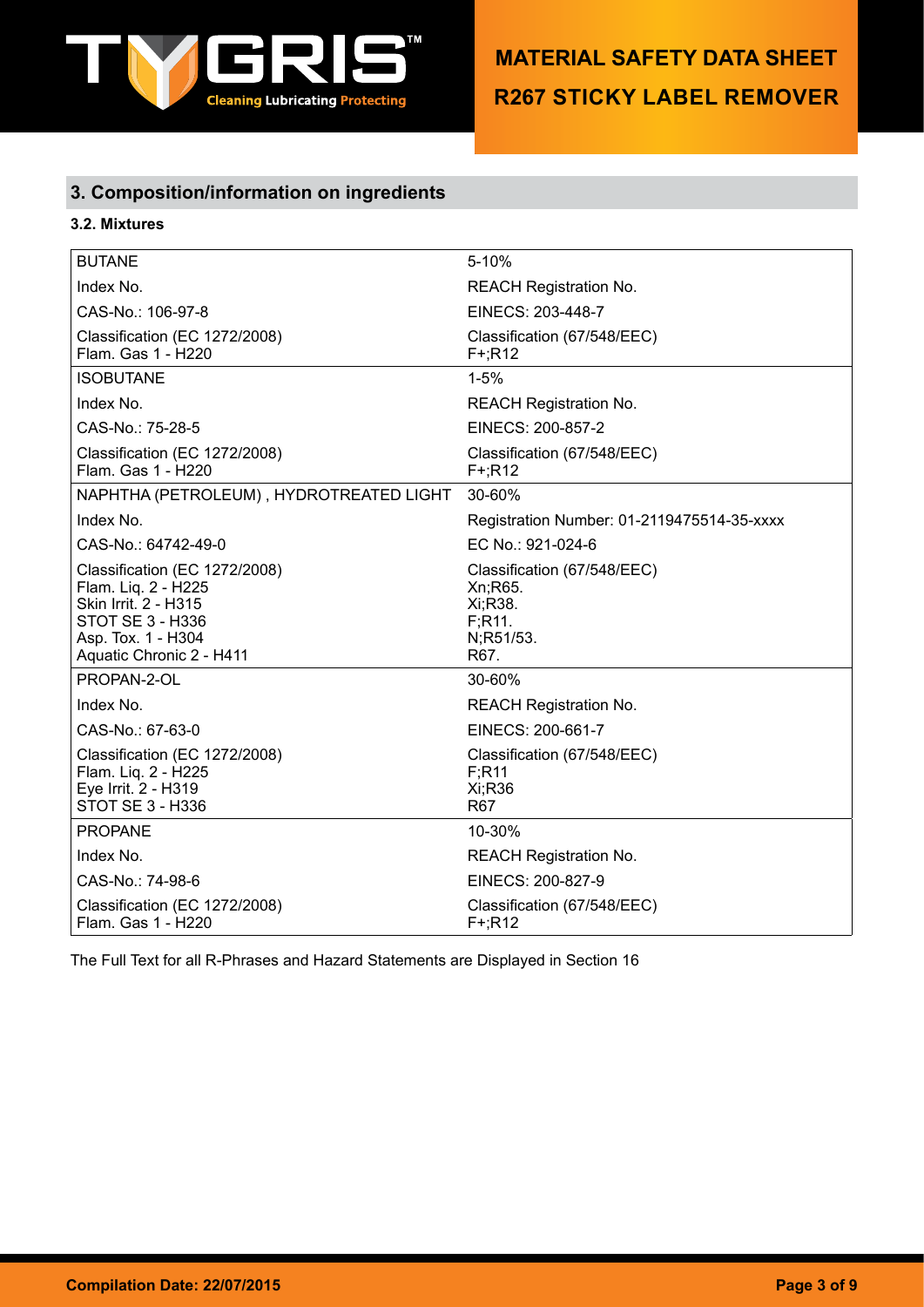

## **4. First aid measures**

#### **4.1. Description of first aid measures**

| <b>General information</b> | Move the exposed person to fresh air at once. Get medical attention if any discomfort<br>continues.                                                                                                                                          |
|----------------------------|----------------------------------------------------------------------------------------------------------------------------------------------------------------------------------------------------------------------------------------------|
| <b>Inhalation</b>          | Move the exposed person to fresh air at once. When breathing is difficult, properly<br>trained personnel may assist affected person by administering oxygen. Keep the<br>affected person warm and at rest. Get prompt medical attention.     |
| Ingestion                  | DO NOT INDUCE VOMITING! Rinse mouth thoroughly with water and give large<br>amounts of milk or water to people not unconscious. Get medical attention if any<br>discomfort continues.                                                        |
| <b>Skin contact</b>        | Wash the skin immediately with soap and water. Get medical attention if any<br>discomfort continues.                                                                                                                                         |
| Eye contact                | Make sure to remove any contact lenses from the eyes before rinsing. Promptly<br>wash eyes with plenty of water while lifting the eye lids. Continue to rinse for at least<br>15 minutes. Get medical attention if any discomfort continues. |

#### **4.2. Most important symptoms and effects, both acute and delayed**

### **4.3. Indication of any immediate medical attention and special treatment needed**

### **5. Firefighting measures**

| 5.1 Extinguishing Media                                    |                                                                                                                                          |  |  |
|------------------------------------------------------------|------------------------------------------------------------------------------------------------------------------------------------------|--|--|
| <b>Extinguishing media</b>                                 | Use: Powder. Dry chemicals, sand, dolomite etc. Water spray, fog or mist.                                                                |  |  |
| 5.2. Special hazards arising from the substance or mixture |                                                                                                                                          |  |  |
| <b>Exposure hazards</b>                                    | Aerosol cans may explode in a fire.                                                                                                      |  |  |
| 5.3. Advice for firefighters                               |                                                                                                                                          |  |  |
| <b>Advice for fire-fighters</b>                            | Containers close to fire should be removed or cooled with water. Use water to keep<br>fire exposed containers cool and disperse vapours. |  |  |

## **6. Accidental release measures**

#### **6.1. Personal precautions, protective equipment and emergency procedures**

**6.2. Environmental precautions**

## **6.3. Methods and material for containment and cleaning up**

**Clean-up procedures** Wear necessary protective equipment. Extinguish all ignition sources. Avoid sparks, flames, heat and smoking. Ventilate. Let evaporate. Keep out of confined spaces because of explosion risk. If leakage cannot be stopped, evacuate area.

## **6.4. Reference to other sections**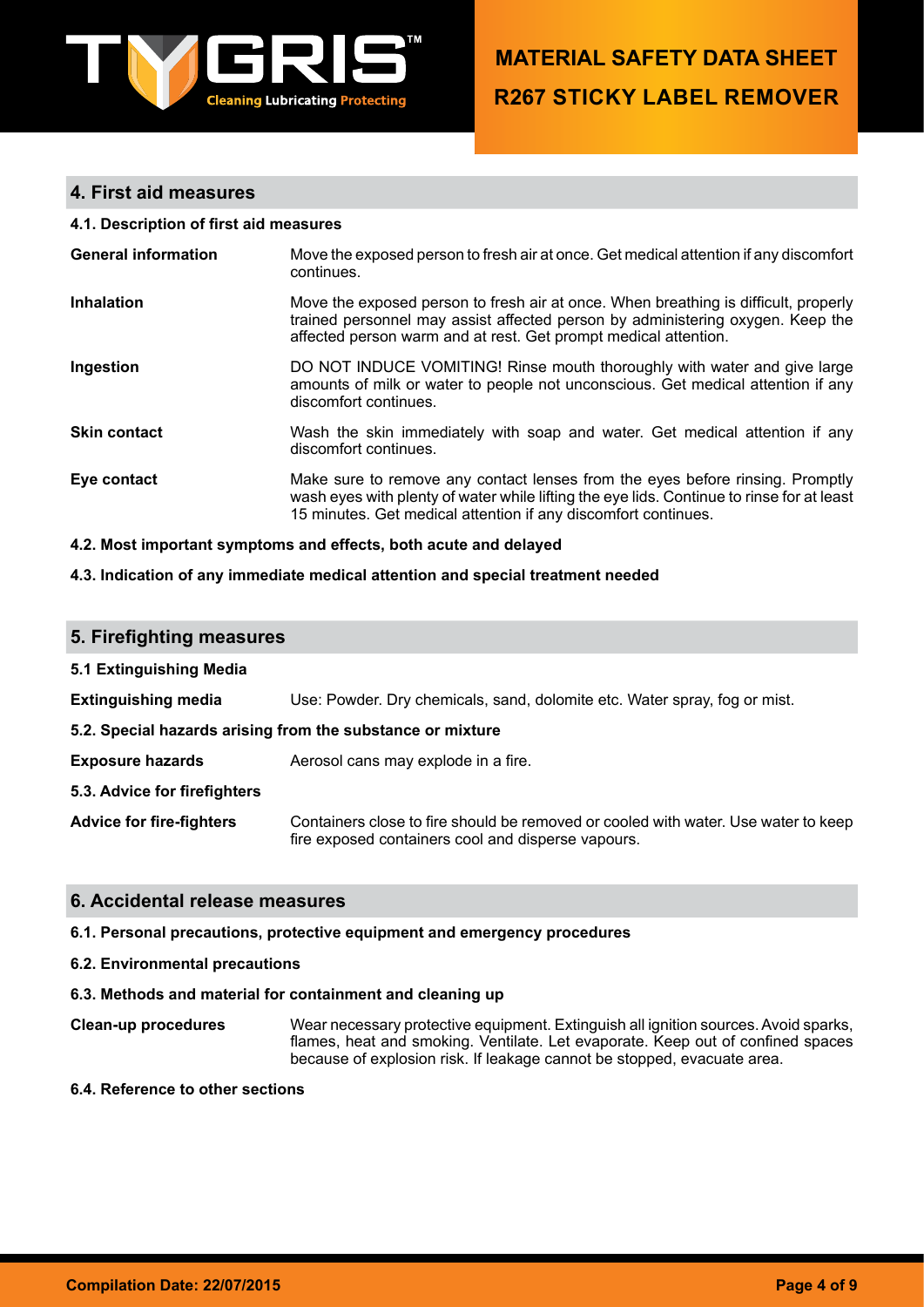

## **7. Handling and storage**

## **7.1 Precautions for safe handling**

Keep away from heat, sparks and open flame. Avoid spilling, skin and eye contact. Ventilate well, avoid breathing vapours. Use approved respirator if air contamination is above accepted level.

## **7.2. Conditions for safe storage, including any incompatibilities**

**Storage conditions** Must not be exposed to direct sunlight or temperatures above 50°C.

**7.3. Specific end use(s)**

## **8. Exposure controls/personal protection**

### **8.1. Control parameters**

| Name                                              | <b>STD</b> |              | TWA - 8 Hrs  |              | STEL - 15 Min  |
|---------------------------------------------------|------------|--------------|--------------|--------------|----------------|
| <b>BUTANE</b>                                     | WEL        | 600 ppm      | 1450 mg/m3   | 750 ppm      | 1810 mg/m3     |
| <b>ISOBUTANE</b>                                  | WEL        | 800 ppm      |              | 800 ppm      |                |
| NAPHTHA (PETROLEUM),<br><b>HYDROTREATED LIGHT</b> |            |              | 1200 mg/m3   | 60 ppm       | $216$ mg/m $3$ |
| PROPAN-2-OL                                       | WEL        | $400$ ppm    | 999 mg/m3    | 500 ppm      | 1250 mg/m3     |
| <b>PROPANE</b>                                    |            | Asphyxiating | Asphyxiating | Asphyxiating | Asphyxiating   |

WEL = Workplace Exposure Limits

## **8.2. Exposure controls**

**Protective equipment**



| <b>Engineering measures</b>  | Provide adequate general and local exhaust ventilation.                                                                                                                                                                   |
|------------------------------|---------------------------------------------------------------------------------------------------------------------------------------------------------------------------------------------------------------------------|
| <b>Respiratory equipment</b> | No specific recommendation made, but respiratory protection must be used if the<br>general level exceeds the recommended occupational exposure limit. Use chemical<br>cartridge protection with appropriate cartridge.    |
| <b>Hand protection</b>       | Use protective gloves.                                                                                                                                                                                                    |
| Eye protection               | Use approved safety goggles or face shield.                                                                                                                                                                               |
| <b>Other Protection</b>      | Wear appropriate clothing to prevent any possibility of liquid contact and repeated<br>or prolonged vapour contact.                                                                                                       |
| <b>Hygiene measures</b>      | DO NOT SMOKE IN WORK AREA! Wash hands at the end of each work shift and<br>before eating, smoking and using the toilet. Promptly remove any clothing that<br>becomes contaminated. When using do not eat, drink or smoke. |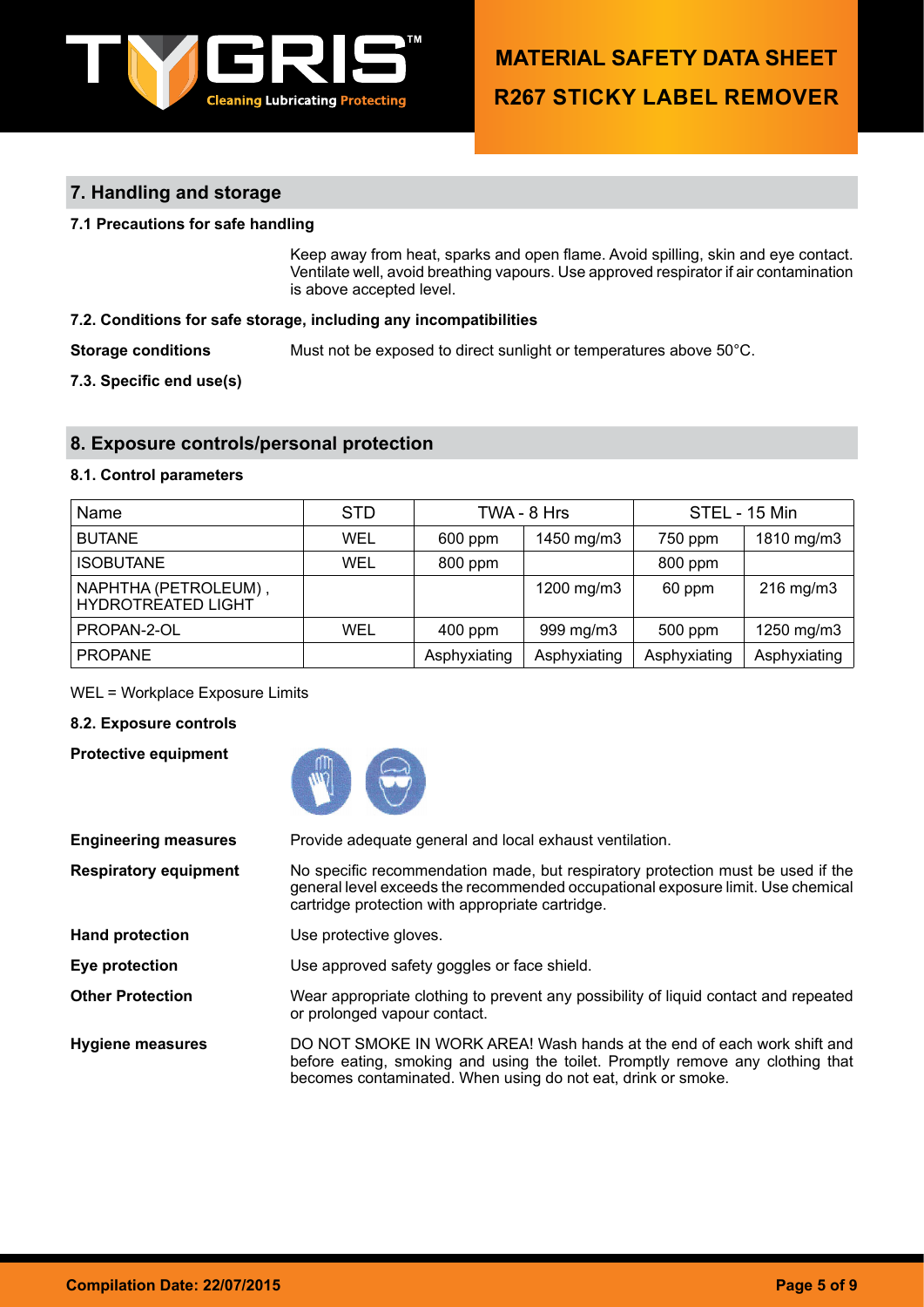

## **9. Physical and chemical properties**

## **9.1. Information on basic physical and chemical properties**

| <b>Appearance</b>                           | Aerosol              |
|---------------------------------------------|----------------------|
| Colour                                      | Colourless           |
| Odour                                       | Characteristic odour |
| <b>Flammability Limit -</b><br>Lower(%)     | 0.8                  |
| <b>Flammability Limit -</b><br>Upper $(\%)$ | 9.0                  |

## **9.2. Other information**

## **10. Stability and reactivity**

### **10.1. Reactivity**

## **10.2. Chemical stability**

Stable under normal temperature conditions.

#### **10.3. Possibility of hazardous reactions**

### **10.4. Conditions to avoid**

Avoid heat, flames and other sources of ignition. Avoid contact with: Strong oxidising agents. Strong alkalis. Strong mineral acids.

## **10.5. Incompatible materials**

#### **10.6. Hazardous decomposition products**

Fire creates: Vapours/gases/fumes of: Carbon monoxide (CO). Carbon dioxide (CO2).

## **11. Toxicological information**

## **11.1. Information on toxicological effects**

| <b>Inhalation</b>   | May cause irritation to the respiratory system. Vapours may cause headache,<br>fatigue, dizziness and nausea. Prolonged inhalation of high concentrations may<br>damage respiratory system. Irritating to respiratory system. |
|---------------------|-------------------------------------------------------------------------------------------------------------------------------------------------------------------------------------------------------------------------------|
| Ingestion           | May cause discomfort if swallowed. May cause stomach pain or vomiting.<br>Gastrointestinal symptoms, including upset stomach.                                                                                                 |
| <b>Skin contact</b> | Prolonged or repeated exposure may cause severe irritation. Acts as a defatting<br>agent on skin. May cause cracking of skin, and eczema. May cause sensitisation<br>by skin contact. Irritating to skin.                     |
| Eye contact         | Irritating to eyes. May cause chemical eye burns.                                                                                                                                                                             |
| Route of entry      | Inhalation. Skin and/or eye contact.                                                                                                                                                                                          |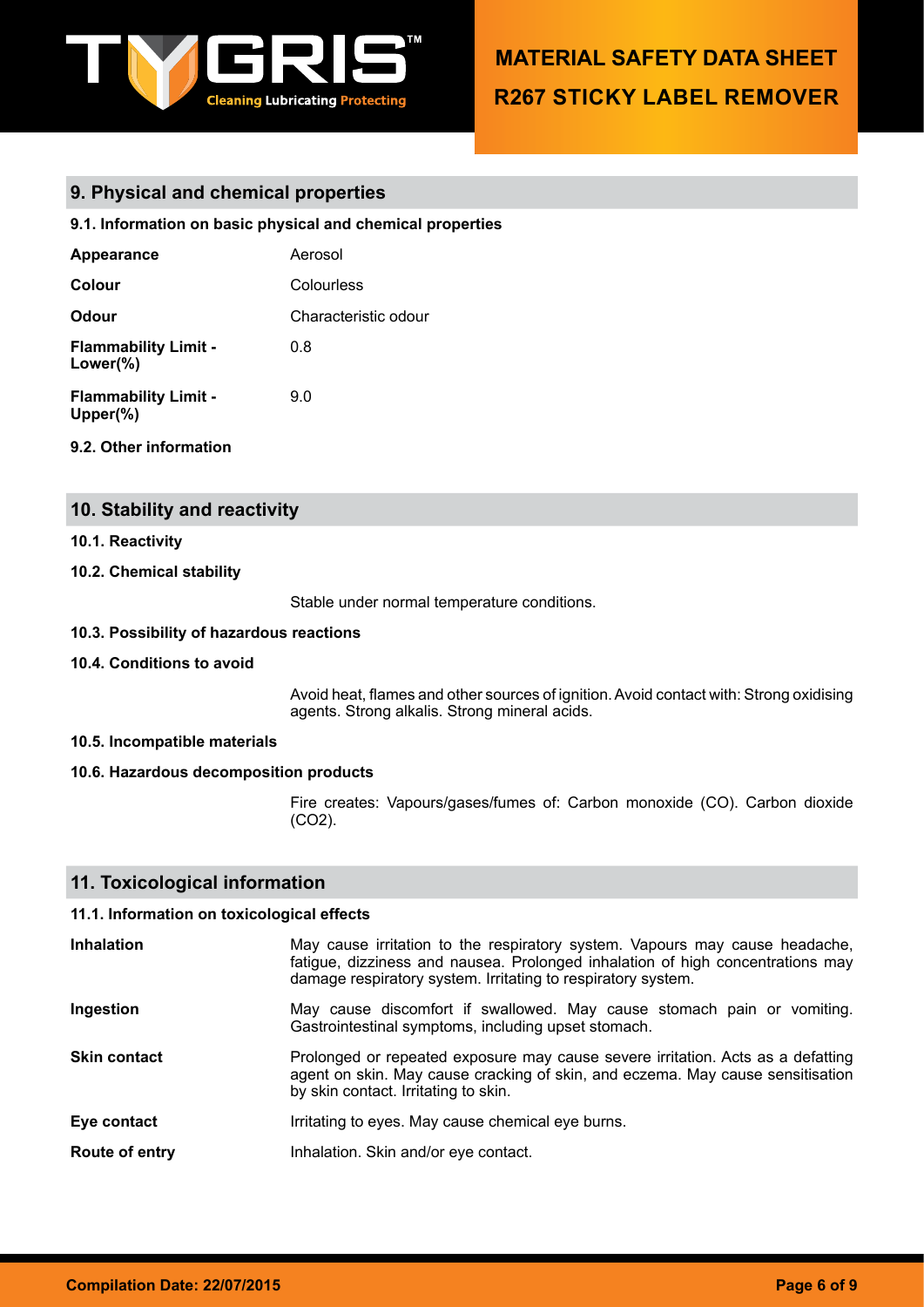

## **12. Ecological information**

**Ecotoxicity** Dangerous for the environment if discharged into watercourses.

- **12.1. Toxicity**
- **12.2. Persistence and degradability**
- **12.3. Bioaccumulative potential**
- **12.4. Mobility in soil**
- **12.5. Results of PBT and vPvB assessment**
- **12.6. Other adverse effects**

## **13. Disposal considerations**

**13.1. Waste treatment methods** Empty containers must not be burned because of explosion hazard. Dispose of waste and residues in accordance with local authority requirements.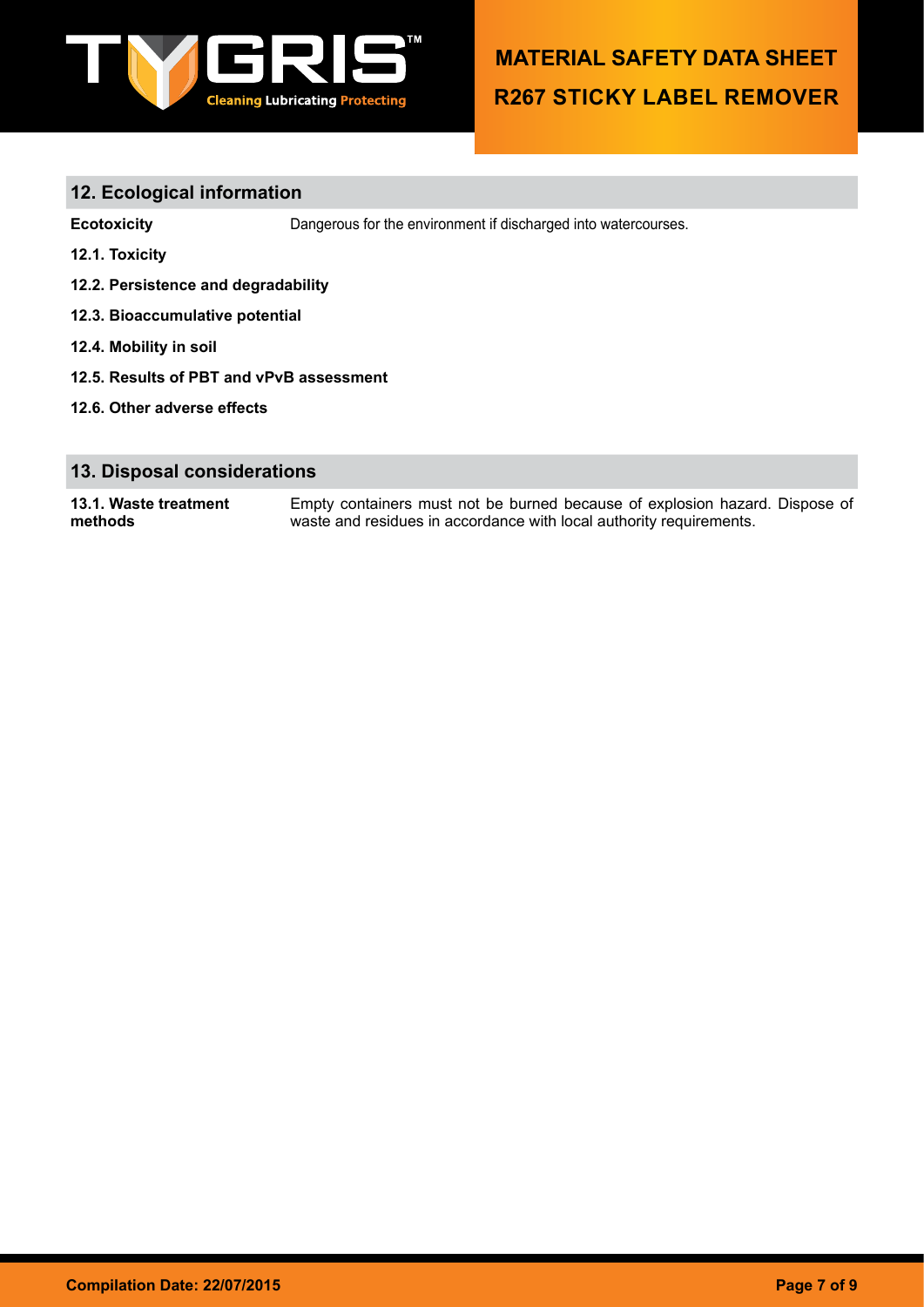

## **14. Transport information**

| 14.1. UN number                  |                 |
|----------------------------------|-----------------|
| UN No. (ADR/RID/ADN)             | 1950            |
| UN No. (IMDG)                    | 1950            |
| UN No. (ICAO)                    | 1950            |
| 14.2. UN proper shipping name    |                 |
| <b>Proper Shipping Name</b>      | <b>AEROSOLS</b> |
| 14.3. Transport hazard class(es) |                 |
| <b>ADR/RID/ADN Class</b>         | 2               |
| <b>ADR/RID/ADN Class</b>         | Class 2: Gases  |
| <b>ADR Label No.</b>             | 2.1             |
| <b>IMDG Class</b>                | 21              |
| <b>ICAO Class/Division</b>       | 2.1             |
| <b>Transport Labels</b>          |                 |
|                                  |                 |
|                                  |                 |

**14.4. Packing group**

**14.5. Environmental hazards**

**Environmentally Hazardous Substance/Marine Pollutant**



**14.6. Special precautions for user**

**EMS** F-D, S-U

**Tunnel Restriction Code** (D)

**14.7. Transport in bulk according to Annex II of MARPOL73/78 and the IBC Code**